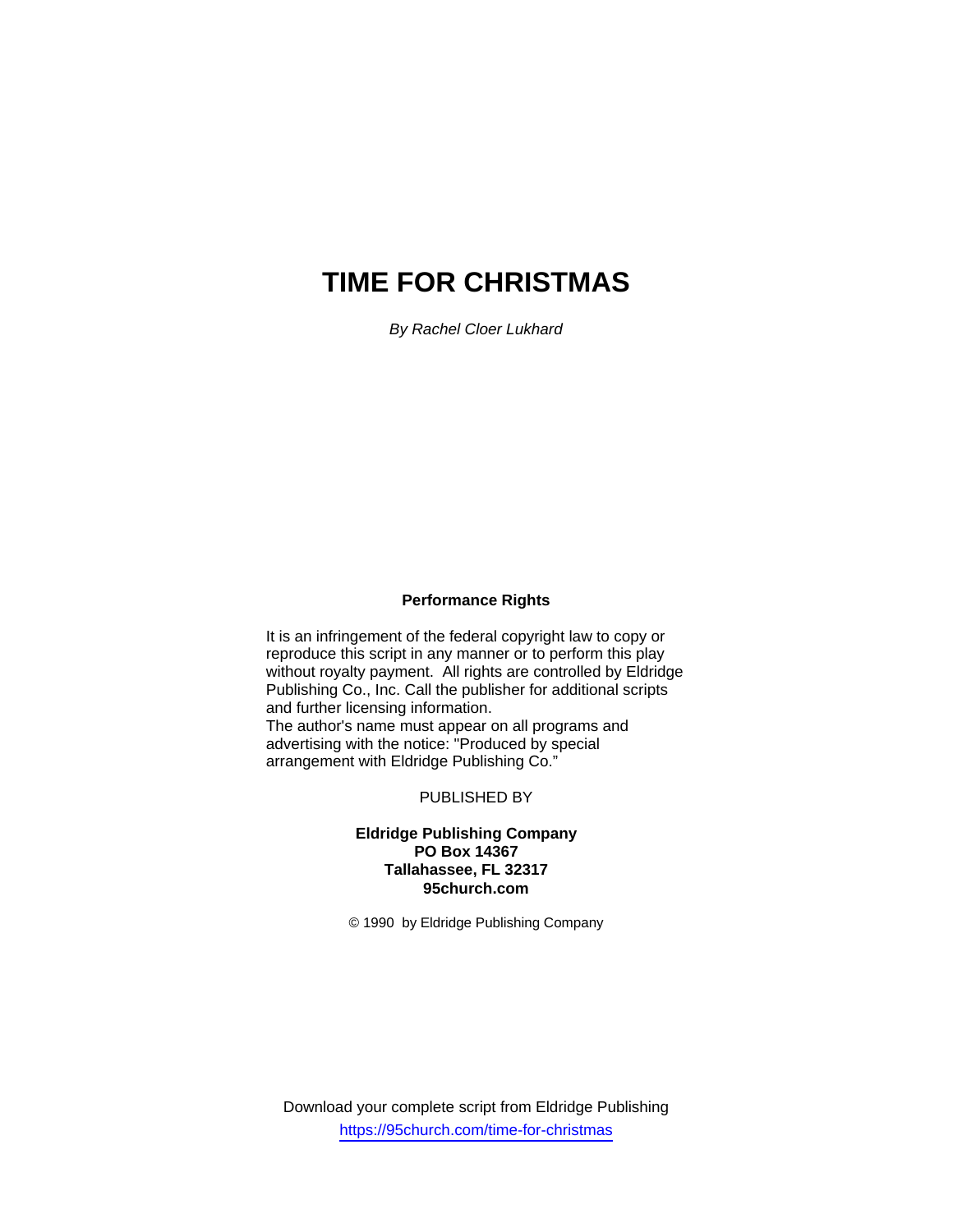# **AUTHOR'S NOTE**

I love Christmas; the excitement of the season only increases as the years pass. I love the music, the decorations, the memories, the giving, the receiving. I love the fantasies ... Santa, Rudolph, the Christmas tree ... but most of all, I love the Spirit of Love that is Christmas. I wouldn't want to miss one moment of it.

TIME FOR CHRISTMAS is the story of a woman of Bethlehem, who was so caught up in the activities of the day that she missed the very first Christmas. It is also the story of some people of our own time who almost missed Christmas for the same reason.

#### **DEDICATION**

 *This play is dedicated to my mother, Flora Jean Cloer, who taught me the real meaning of Christmas, and who always encouraged me to write.*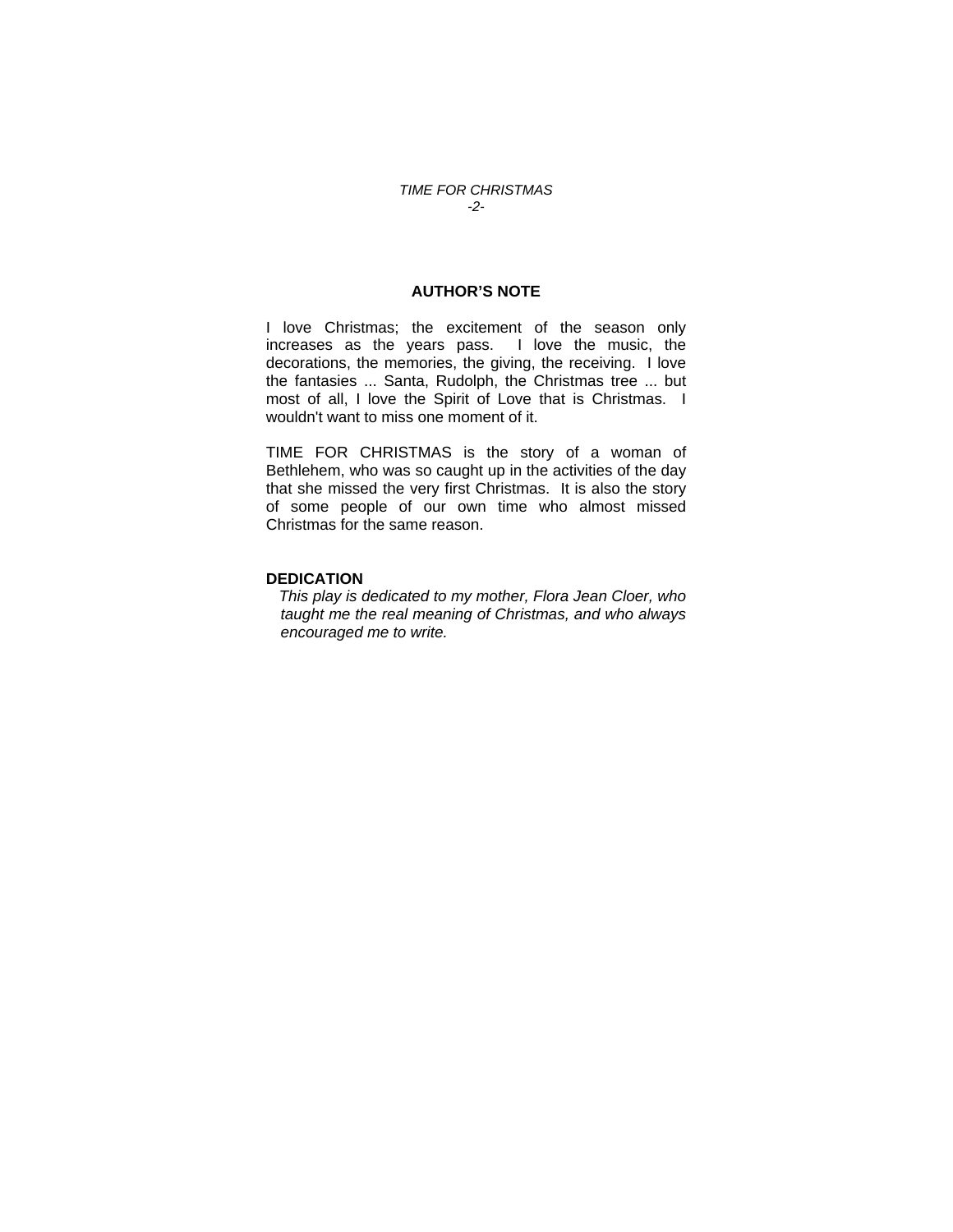*TIME FOR CHRISTMAS -3-* 

# **CAST**

# **Scenes 1 and 3**

*(In order of appearance)* 

**(At the store) ABATHA(Abb'-a-tha):** Older, anachronistic figure; Biblical dress **HAZEL & GEORGE:** Older shoppers **BARBARA:** Young teenager **JENNY:** Another **CHRISSY:** Another **SHOPPERS:** Any number desired **CAROLERS:** Any number, any age **JIM & SARAH:** Older shoppers

**(At the nativity) SHEPHERDS:** 3 or 4, Biblical dress **THREE WISE MEN:** Biblical dress **MARY:** Biblical dress **JOSEPH** *(2nd)***:** Biblical dress **AUNT BETTY:** Elderly lady, confined to wheelchair **BARBARA'S PARENTS:** Appear with daughter in last scene; non-speaking **CHRISSY'S PARENTS:** Also non-speaking. **JENNY'S PARENTS:** Also non-speaking **NARRATOR:** Final scene; choir robe

# **CAST Scene 2**

**(At the inn in Bethlehem) YOUNGER ABATHA:** Woman of Bethlehem **EPHRAIM (Eefiree-um):** Innkeeper; husband of Abatha **JONAS:** Teenage son of Abatha and Ephraim **JOSEPH** *(1st)***:** Seeking room at inn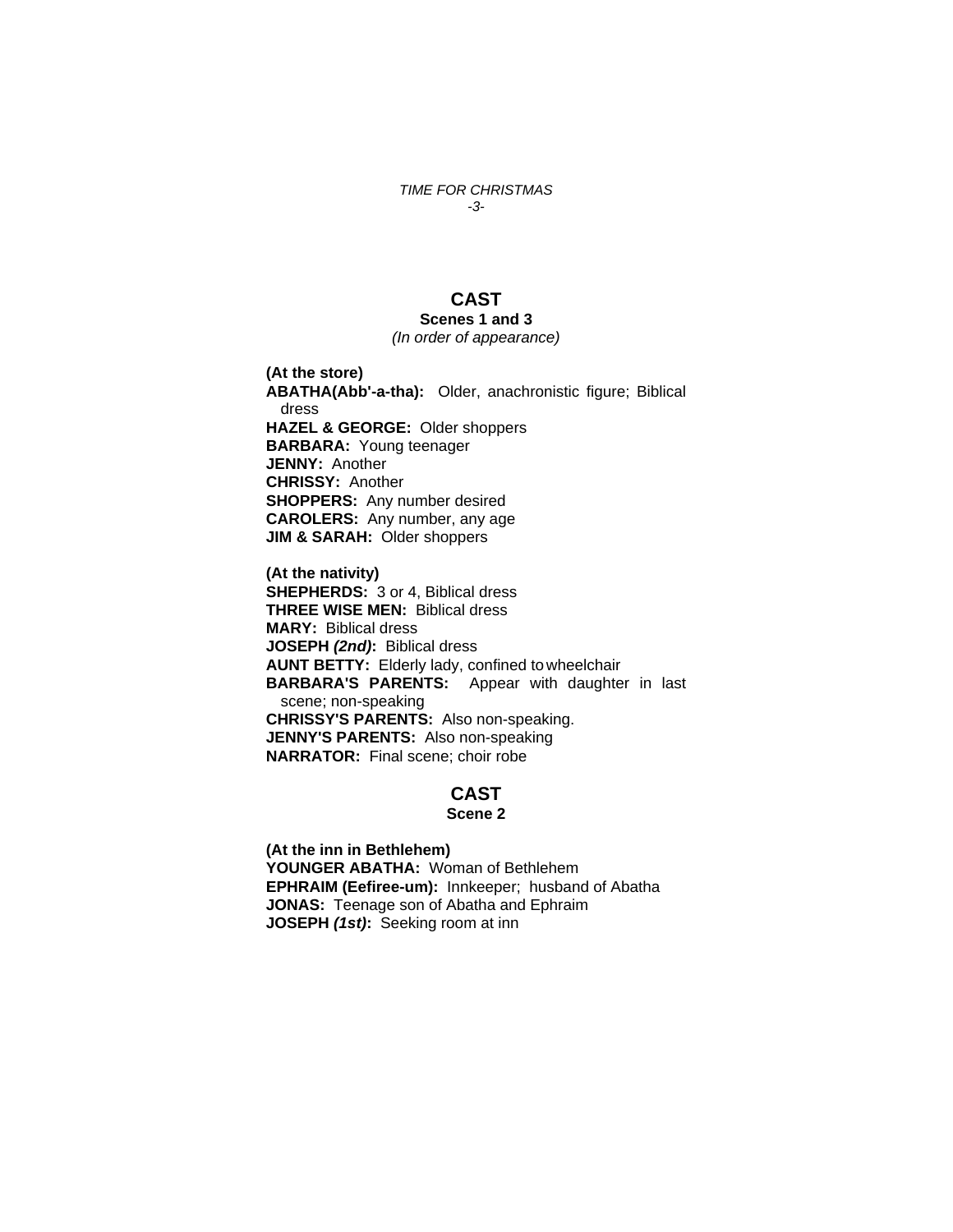#### *TIME FOR CHRISTMAS -4-*

#### **PERFORMANCE TIME**

With music, about one hour.

#### **SYNOPSIS OF SCENES**

Scene 1: Mid-day Christmas Eve, contemporary times, on a store-lined street *(one is a small toy store.)*

Scene 2: In Bethlehem at an inn, the night before Jesus was born.

Scene 3: Contemporary times; Christmas Eve service at a church's outdoor nativity scene.

### **SETTING**

Can be as simple or as elaborate as your stage accommodates.

**Scene 1:** The shop windows are decorated for Christmas. The toy store has a train set up among all the other toys and decorations. A street sign DR or DL will add to realism.

**Scene 2:** The inside of the Inn should be kept simple ... a door leading outside is needed for Joseph to enter. A window is beside the door. A doorway opposite it leads to the rest of the inn.

**Scene 3:** Artificial turf in front of the nativity scene and perhaps an artificial shrub or potted plants to give an outdoor effect.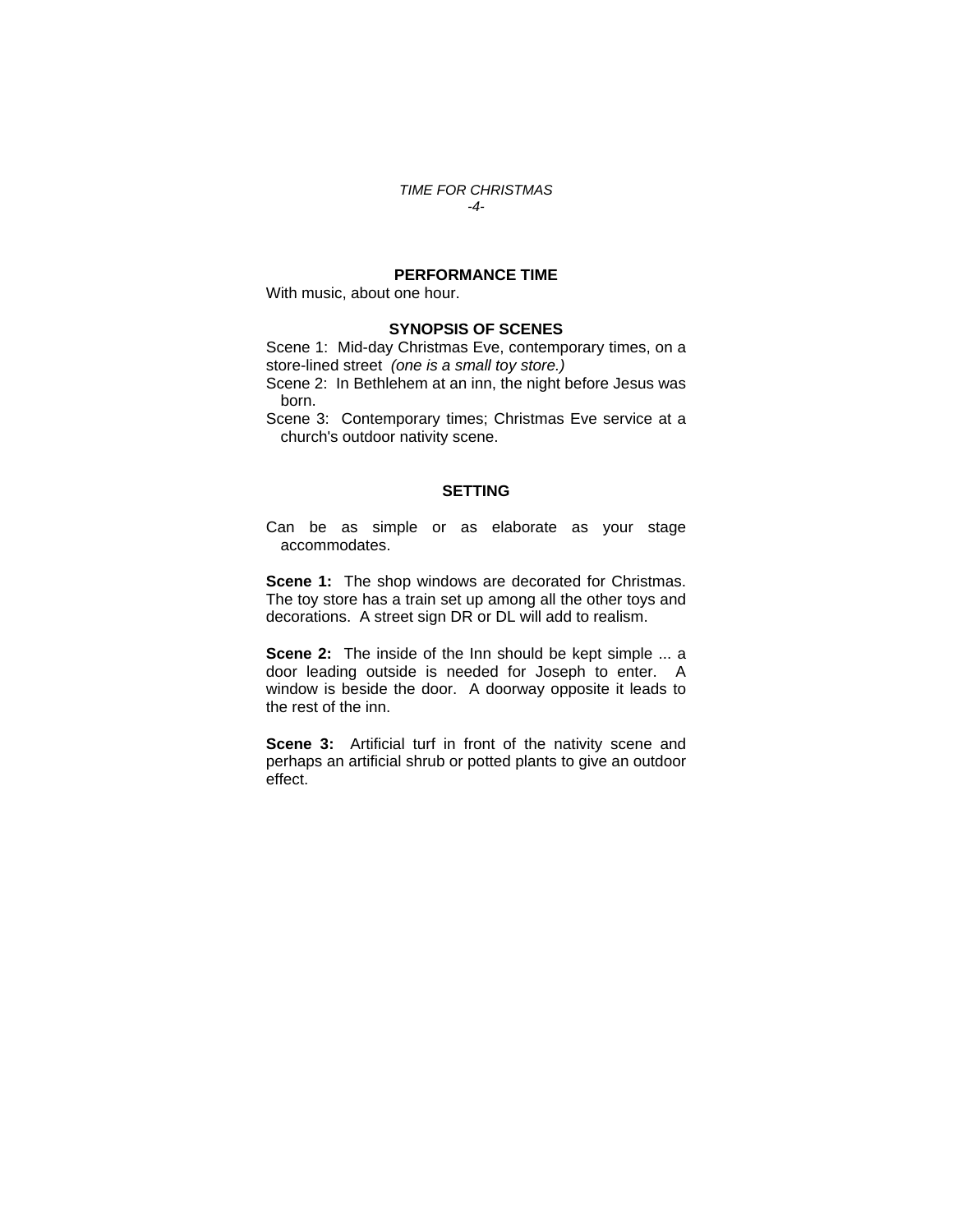# *TIME FOR CHRISTMAS -5-*

### **PROPS**

Shopping bags and packages for shoppers; receipts and lantern for Ephraim; ring for Barbara; packaged train set for Sarah.

#### **MUSIC**

The music is used to give time for scene changes. It can be lengthened or cut as needed. Suggested songs include "Go, Tell It on the Mountain," "Joy to the World," "Star of the East," "O Little Town of Bethlehem," "It Came Upon a Midnight Clear," "What Child Is This?", "Away in a Manger," "Silent Night, Holy Night," "O Come, All Ye Faithful," and "O Holy Night."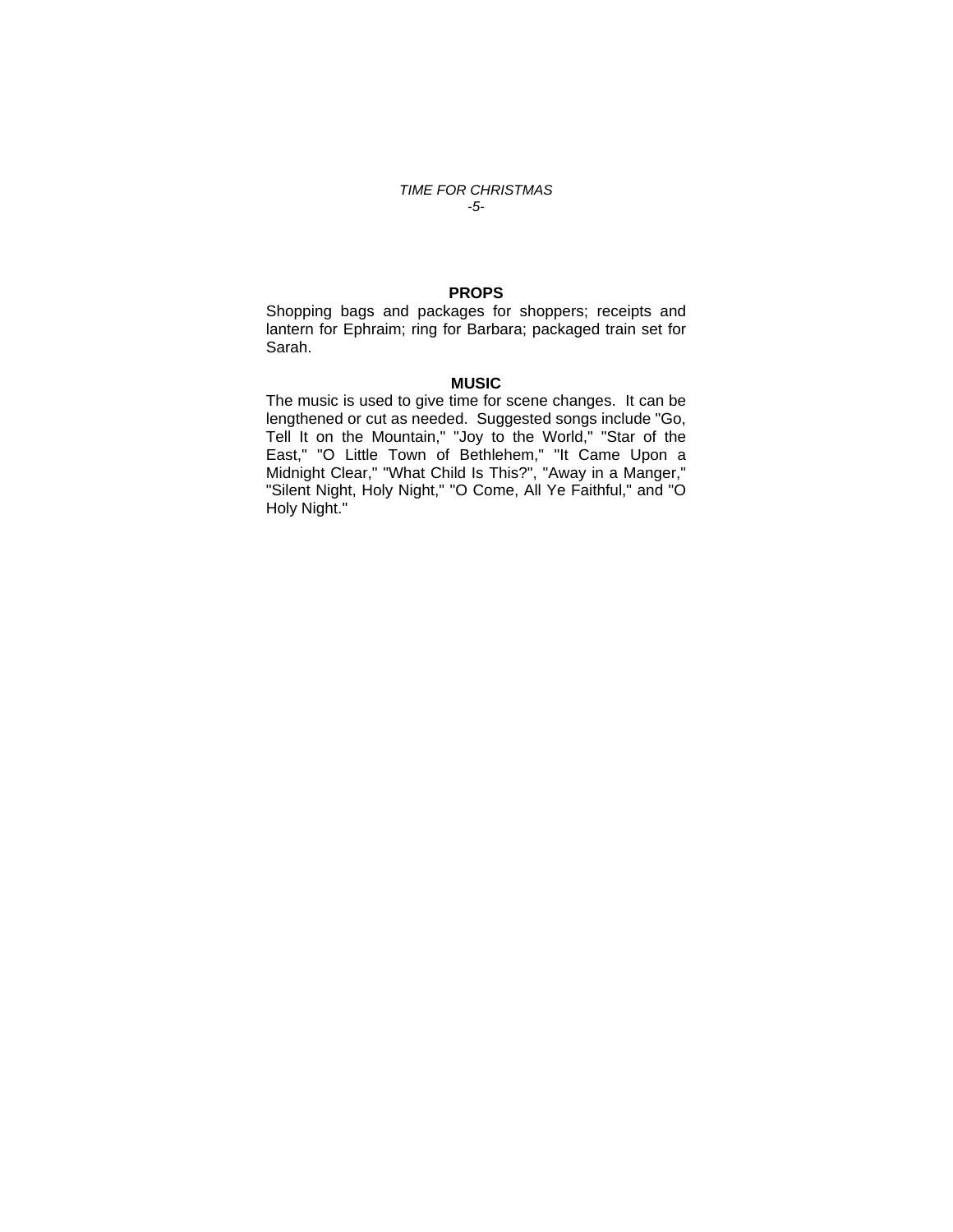#### *TIME FOR CHRISTMAS -6-*

#### **Scene 1**

*(AT RISE: An anachronistic figure in Biblical garb enters in front of a contemporary toy store. It is ABATHA, a woman of Bethlehem from the time of Christ's birth. She looks quietly around her, and as voices are heard off stage, she steps aside where she is unseen by the shoppers. Enter - 2 or 3 WOMEN chatting about their shopping.)* 

- 1st SHOPPER: My feet are killing me. Why do I always wait until the last minute to shop? I always do this!
- 2nd SHOPPER: I know what you mean. Milly has had her gifts all wrapped for weeks. I wish, just once, I would get ready for Christmas early.
- 3rd SHOPPER: Not me! I love the excitement of last minute shopping, and if we wait another hour or so, they'll start cutting prices.
- 1st SHOPPER: Well, let them slash away. I'm going home, myself.

*(THEY exit. Enter HAZEL and GEORGE, an older couple. He is laden down with packages. She carries a large shopping bag and tugs at his arm.)* 

- HAZEL: George, will you please come on? I've got a dozen more gifts to buy and I want to go to that church service tonight.
- GEORGE: Hump! I didn't know we even knew this many people. Since when are you supposed to give everyone you know a gift? *(HE drops package; SHE picks it up and pulls him into shop door.)*
- HAZEL: Stop complaining and come on in here. They have a sale on men's ties.

*(Other SHOPPERS stroll by ... look in shop windows and chat about Christmas. They enter shops or pass off stage,*